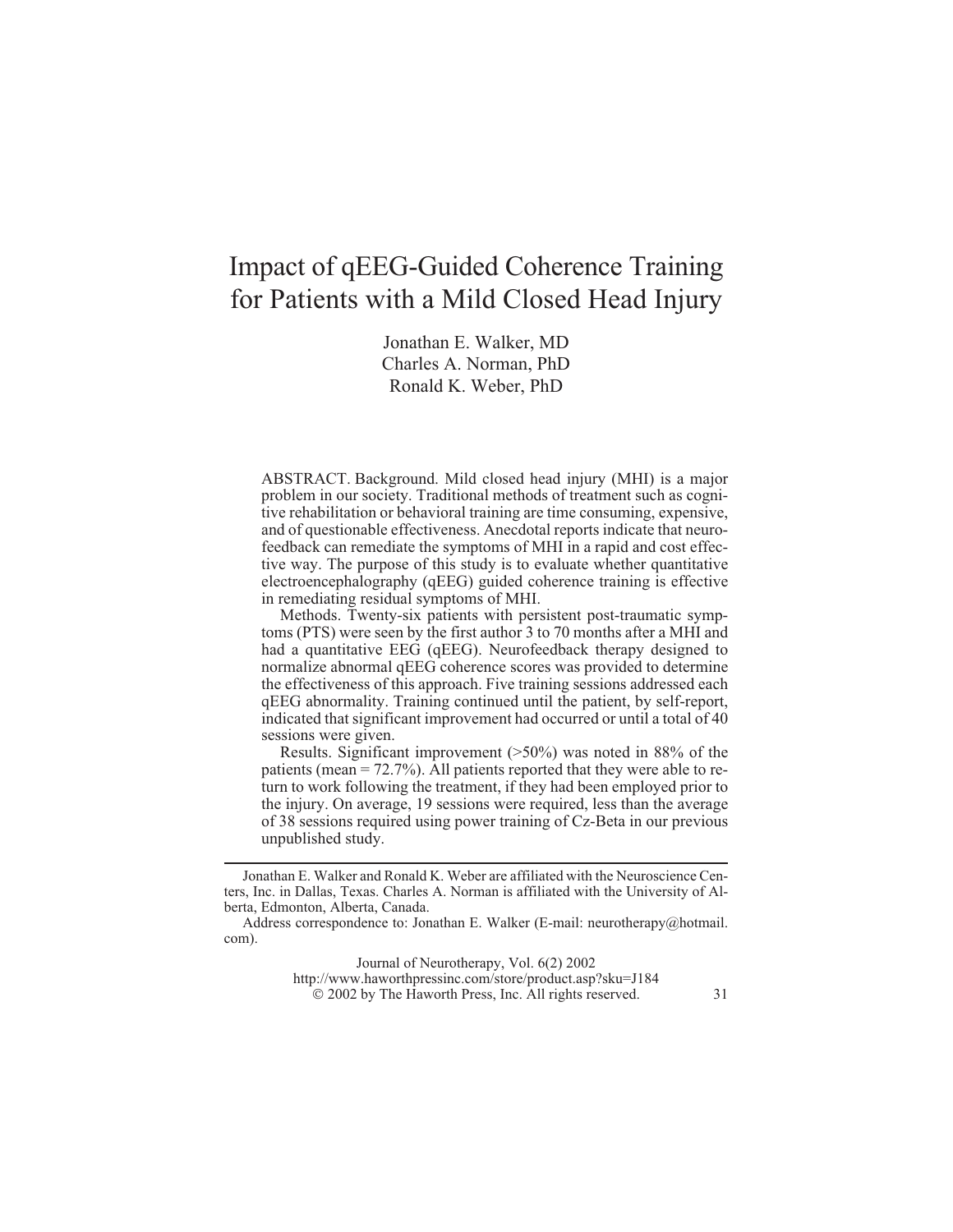*Conclusions.* In this uncontrolled open trial of qEEG guided coherence training, the majority of patients with MHI experienced substantial and rapid symptomatic improvement, including return to work. Further study with controls and additional outcome measures is warranted. *[Article copies available for a fee from The Haworth Document Delivery Service: 1-800-HAWORTH. E-mail address: <getinfo@haworthpressinc.com> Website: [<http://www.HaworthPress.com>](http://www.HaworthPress.com) 2002 by The Haworth Press, Inc. All rights reserved.]*

**KEYWORDS.** Closed head injury, quantitative EEG, neurofeedback, outcome study, coherence training

### *INTRODUCTION*

A closed head injury (CHI) is a traumatic brain injury (TBI) in which the skull is neither fractured nor penetrated. The CHI usually results from rapid acceleration and/or deceleration trauma (Alexander, 1995) and while post-traumatic symptoms (PTS) are usually reported when a mild head injury (MHI) occurs, standard neurological assessments such as the MRI and CAT scan most often show little or no damage. Fatal cases reveal microscopic changes (axonal fractures) which are assumed to underlie the post-traumatic symptoms seen in surviving patients (Alexander, 1995; Packard & Ham, 1994).

While there is not a generally accepted definition of a mild brain injury (McAllister, 1994), most often the presence and severity of the head injury are determined in three dimensions: loss of consciousness (LOC), coma, and post-traumatic amnesia (PTA). Mild closed head injury (MHI) is the most common neurological problem (Alexander, 1995), and is identified as a LOC of 20 minutes or less, a Glasgow Coma Score between 13 and 15, and a PTA time of 48 hours or less (Hoffman, Stockdale, Hicks, & Schwaninger, 1995). While these three measures are important in understanding the general severity of the neurological insult, there is much variation within the category of MHI, and the meaningfulness of these three scores on establishing a valid prognosis has been questioned (Kibby & Long, 1996).

Post-traumatic symptoms (PTS) are often, but not always, the result of a CHI, and these symptoms can be debilitating. Packard and Ham (1994) reported that for many individuals with MHI, the PTS are often more intense than for individuals diagnosed with a severe head injury. Oddy, Humphrey, and Uttley (1978) noted that when a MHI exists, de-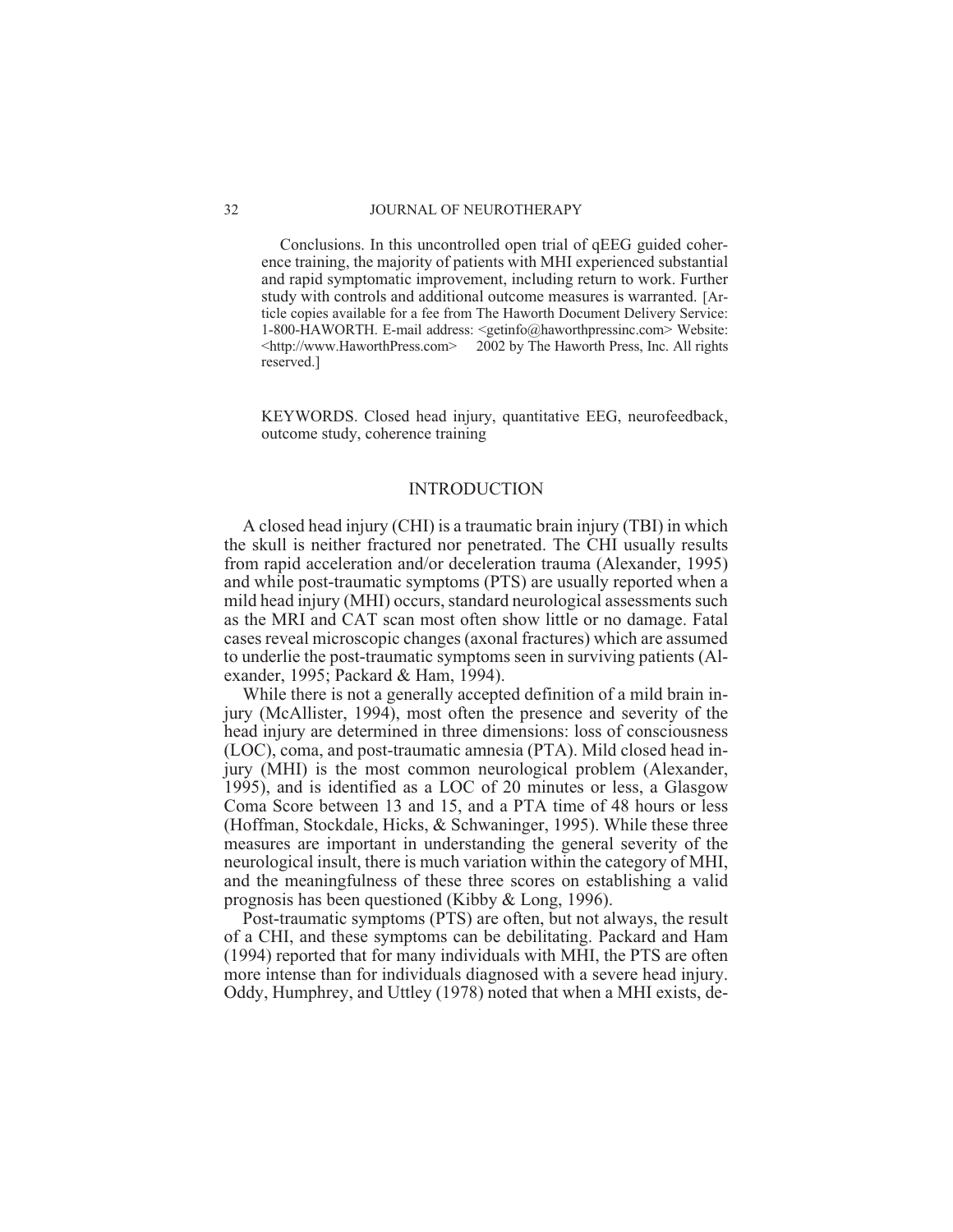pression in the family members is not as much related to the severity of the head injury as it is to the extent of PTS, and to failure to return to work.

The PTS that are reported can be divided into three domains: cognitive, physical/somatic, and emotional/social (Gronwall, 1986; Hoffman et al., 1995). Headaches are most consistently reported (Alves, Macciocchi, & Barth, 1993). Eight articles were analyzed to create Table 1 as a review of the domain and frequency of PTS (Arcia & Gualtieri, 1994; Byers, 1995; Coppens, 1995; Gass & Apple, 1997; Hoffman et al., 1995; Thatcher, 2000; Triplett, Hill, Freeman, Rajan, & Templer, 1996; Wade, King, Wenden, Crawford, & Caldwell, 1998).

Byers (1995) stated that patients with MHI present with a multiplicity of symptoms with varying degrees of severity and a variety of patterns of PTS. PTS interferes with individual functioning in work and/or non-work environments for varying lengths of time. The major problem associated with MHI then is remediating these symptoms.

There are two concerns for the patient. The first concern is when to initiate treatment for remediation of the PTS. Should the intervention start soon after the injury occurs, or after a longer period of time to rule out recovery in the absence of treatment? Starting too soon may overload existing resources, while waiting for a longer period of time may put the welfare of the patient at risk. A second concern is which one of the many alternative treatments is most appropriate for the reduction or elimination of PTS for patients with MHI.

The percentage of PTS which disappear within any period of time is variable. In 1981, Rimel, Giordani, Barth, Boll, and Jane reported that in a general clinical population, at three months, 79% of MHI patients reported at least one persistent PTS; and at one year, 34% exhibited

| Cognitive         | Somatic            | Emotional      |
|-------------------|--------------------|----------------|
| Memory (8)        | Headaches (6)      | Depression (6) |
| Attention (6)     | Dizziness (4)      | Anxiety (3)    |
| Concentration (6) | Vision (4)         |                |
| Cognition (3)     | Fatigue (3)        |                |
| Language (3)      | Irritability (3)   |                |
|                   | Sleep Problems (3) |                |

TABLE 1. Domain and Frequency of PTS in the 8 Citied Articles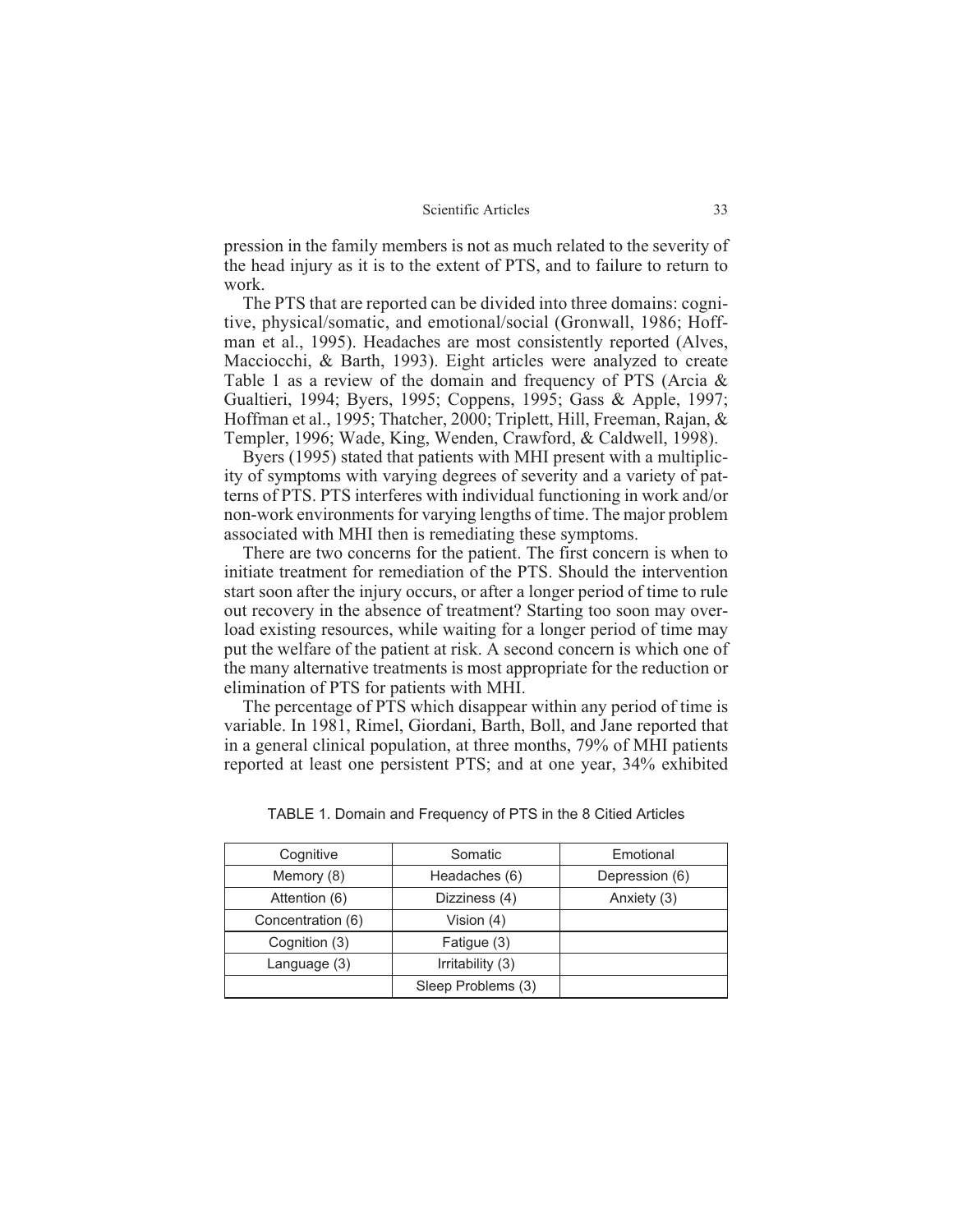some level of functional disability resulting from PTS. Alexander (1995) found that after three months, 30 to 50% of MHI patients that were being followed still exhibited limited functioning related to their PTS. Hoffman et al. (1995) reported that 67% of MHI patients recovered at least 80% of their pre-accident functional levels within a sixmonth period. If the PTS still exist at three months, it is likely to still be present at six months and often at one year as well.

Neuropsychological and cognitive rehabilitation are two traditional rehabilitation approaches used to reduce or eliminate PTS in patients with MHI (Silver, Yudofsky, & Hales, 1994). Neuropharmacological treatment, psychopharmacology, and individual psychotherapy are usually used in conjunction with neuropsychological treatment or with cognitive rehabilitation. However, for each of these traditional approaches to rehabilitation and treatment, the research literature has not shown results demonstrating significant effectiveness.

Neuropsychological testing and associated interventions are presently one of the more popular approaches to remediation. In an evaluation of a neuropsychological treatment, Niemann, Ruff, and Baser (1990) report on a controlled study of attention and memory. They conclude that changes in attention occurred which were not attributable to chance, but they were unable to find corresponding changes in neuropsychological test items related to attention and/or memory. Posthuma and Wild (1988) reported that neuropsychological assessment may miss up to 50% of the more subtle symptoms, which adversely limits neuropsychological intervention. In addition, small sample size, lack of statistical significance, and poor matching of samples are some of the other weaknesses associated with using a neuropsychological approach to treat PTS (Kraus, McArthur, & Silberman, 1994; Hoffman et al., 1995).

Cognitive interventions have been used to address problems such as memory, attention, cognition, language, and concentration. However, the cognitive approach has been used more successfully with moderate and severe injuries than with MHI. The literature is equivocal in terms of the success of cognitive rehabilitation in reducing or eliminating PTS (Rattok & Ross, 1994).

Thatcher (2000) discussed an alternative approach for the treatment of PTS in MHI patients, which incorporates data from the qEEG as an information source to direct neurofeedback therapy (NFT). He further noted that only a few individuals (Ayers, 1987; Byers, 1995; Hoffman, et al., 1995) have reported using NFT with HI populations. NFT has been effective in treating children in a clinical setting who exhibited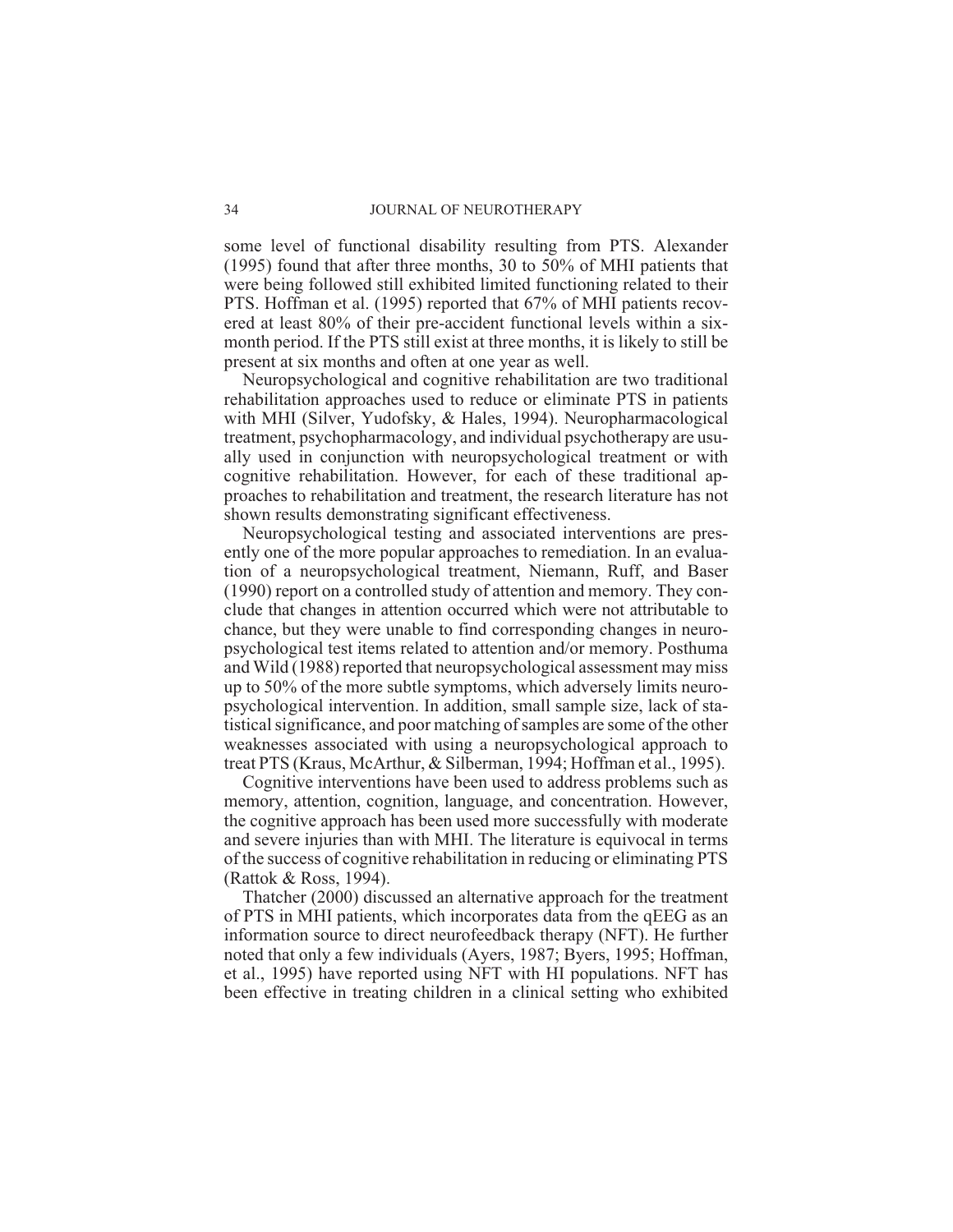ADD problems, specifically with those who produce excessive theta activity and relatively low beta (Lubar, 1991).

When using NFT, the qEEG data for a patient with a MHI may be collected, compared to a normative database, and differences from the normative database presented in terms of power and coherence. In previous studies using NFT, the focus has been on changes in relative power, and the training electrode placement has usually been set at Cz, C3, or C4. The only publication in which the coherence approach has been reported is that of Thornton (2000). In this study, two brain injured subjects improved by 85% and 168% on an auditory recall task after training to normalize coherence. Normal subjects also improved with this approach.

As an alternative to measuring power, coherence provides measures of functional linkages between different areas of the brain based on frequency. According to Thatcher (1992), coherence reflects the number of synaptic connections between recording sites and the strength of this relationship. Shaw (1981), using a non-mathematical description, explained that coherence can be considered a measure of the degree to which two signals at a given frequency maintain a phase-locked relation over time. As Shaw points out, coherence is independent of the amplitude of the signals over the epochs considered and is dependent on their pattern of fluctuations. Coherence is defined as "a measure of 'phase synchrony' or shared activity between spatially distant generators" (Thatcher, Biver, McAlaster, & Salazar, 1998, p. 308). Thatcher et al., (1998) reported that qEEGs done with MHI individuals commonly showed increased and/or decreased coherence in the frontal and frontal-temporal regions. A good mathematical discussion of coherence can be found in this paper.

The purpose of this study was to examine the effectiveness of qEEG-guided NFT training in MHI patients who report persistent PTS for three or more months. The PTS had significantly interfered with the patient's ability to work and/or to carry out daily activities. The NFT focused on normalizing coherence abnormalities, which had resulted from the MHI. Coherence was trained up if reduced on qEEG and was down-trained if elevated on qEEG. Initial training involved the qEEG electrode pair which had the most significant positive or negative coherence abnormality. The next protocol attempted to correct the second most significant coherence abnormality. This procedure continued until the impact of the PTS was reduced or eliminated, or when 40 NFT sessions had been given. Five sessions of eyes open training were done for each coherence abnormality. Preliminary studies had shown that five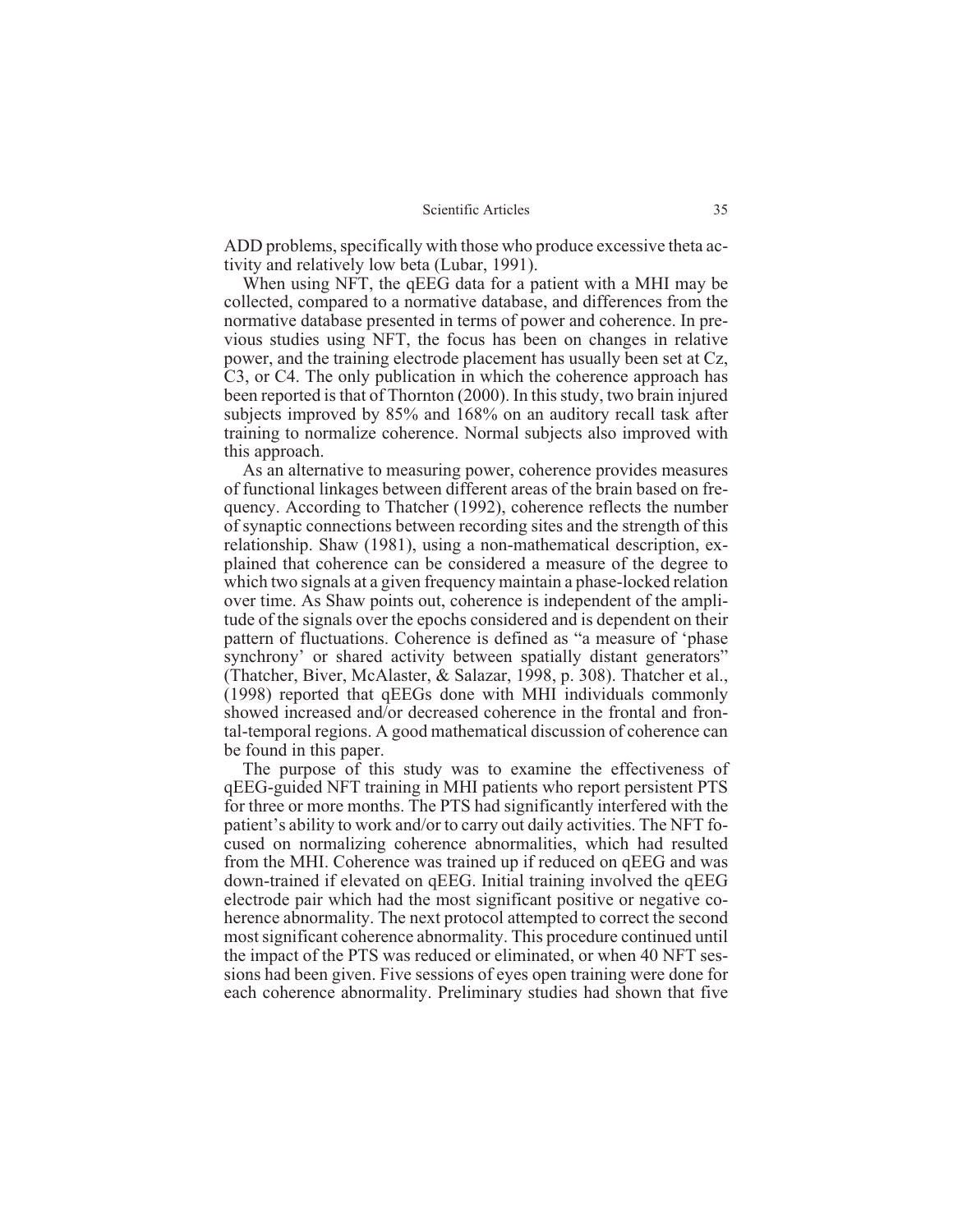sessions were usually sufficient to normalize a coherence abnormality at an electrode pair. Effectiveness was measured by the extent to which the impact of the PTS was reduced or eliminated and the patient was able to return to work, if employment existed prior to the MHI.

# *METHOD*

*Patients*. Thirty-six consecutive patients diagnosed as having a MHI had been referred to the first author because PTS had continued for three months or more. Each patient indicated how PTS interfered with daily activities including employment, and was offered NFT as a treatment alternative for the PTS. Of the 36 original patients, four were not interested in NFT, and six began but withdrew before treatment had been completed. Of the 26 who completed treatment, 12 were males and 14 were females. The mean age of the group was 39 years (range = 25 to 65 years). The mean time since the injury was 12.7 months (range = 3 to 70 months). Each patient reported more than one PTS. The PTS reported by the 26 patients can be seen in Table 2.

*Procedure*. A patient history was taken, including the basis for the diagnosis of the MHI, and for the PTS that had continued since the MHI occurred. Also noted was the manner in which the PTS had significantly

| Symptom           | Percentage |
|-------------------|------------|
| Headache          | 84         |
| Memory            | 72         |
| Depression        | 44         |
| Concentration     | 44         |
| Vision            | 20         |
| Anxiety           | 16         |
| <b>Dizziness</b>  | 12         |
| Fatigue           | 12         |
| Neck Pain         | 12         |
| Sleep Disturbance | 12         |
| Confusion         | 8          |

TABLE 2. Percentage of Post-Traumatic Symptoms Reported by Patients  $(N = 26)$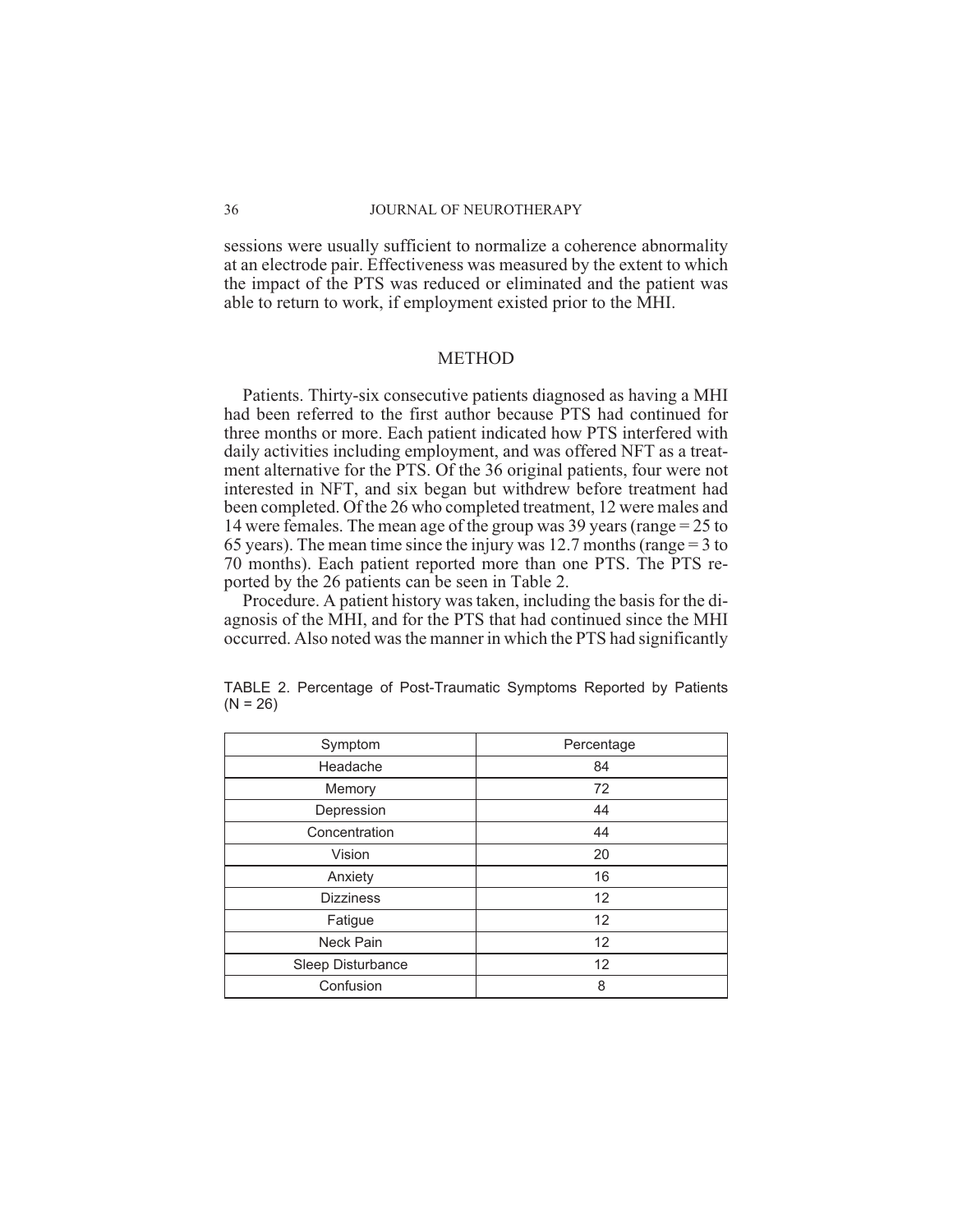interfered with the ability of the patient to resume life activity levels present prior to the accident (i.e., work, social and/or leisure activities). Each of the 26 patients had a qEEG administered where data was collected using the eyes closed condition. EEG activity was recorded at the 19 standard sites using a Cadwell Spectrum® Digital EEG machine. Electrode placement followed the 10-20 International System. EEG activity was sampled at a rate of 200 Hz with filters set at 0.5 Hz for the low frequency filter and at 70 Hz for the high frequency filter. The raw EEG was visually artifacted by the same person. The first author scanned the raw EEG to determine the presence of any EEG abnormalities. The artificated EEG data were digitized, converted to Z-scores, and were then compared to the Cadwell Neurosearch® database (John, Prichep, Friedman, & Easton, 1988). The Neurosearch® program provided inter- and intra-hemispheric coherence scores. Coherence values were calculated at the sites in Table 3 using the Neurosearch® database.

The NFT was done in sets of five sessions. At the end of each set, the patient was asked to report a global improvement score (GIS). The first set focused NFT at the statistically most aberrant coherence pair, ignoring the positive or negative change. If improvement was not noted, the next significantly aberrant coherence pair was targeted. The procedure continued until success was achieved or until it was evident that no progress was occurring (40 trials). Neurofeedback training was carried out using EEG Spectrum® Neurocybernetics 3.1 equipment (Othmer & Othmer, 1995). Each patient was given positive feedback for increasing coherence when there was a decrease in coherence, or was given positive feedback for decreasing coherence when there was abnormally in-

| Intrahemispheric | Interhemispheric |
|------------------|------------------|
| Fp1/F3           | Fp1/Fp2          |
| Fp2/F4           | F3/F4            |
| T3/T5            | <b>F7/F8</b>     |
| T4/T6            | C3/C4            |
| C4/P4            | T5/T6            |
| F3/O1            | <b>P3/P4</b>     |
| F4/02            | O1/O2            |

TABLE 3. Electrode Placement for Coherence Scores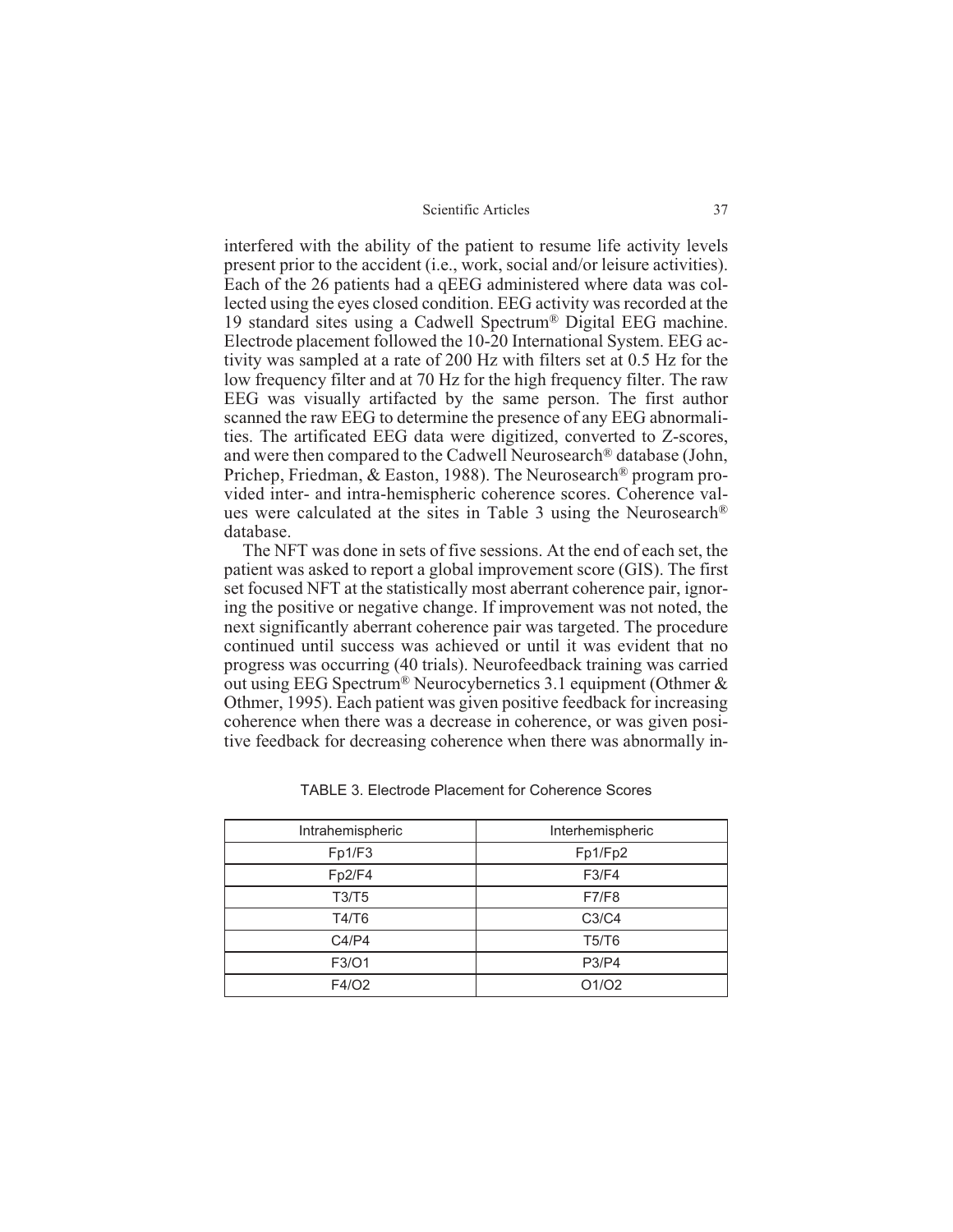creased coherence. The equipment did not allow amplitude free coherence training, but did allow a modified form of coherence training (S. Othmer, "poor man's coherence training" [unpublished]). The electrode setups for training to increase or decrease coherence are seen in Figure 1 and Figure 2, respectively. Reward was given for increasing the amplitude for the increase or decrease set-up.

FIGURE 1. Montage used for increasing coherence at C3 and C4.

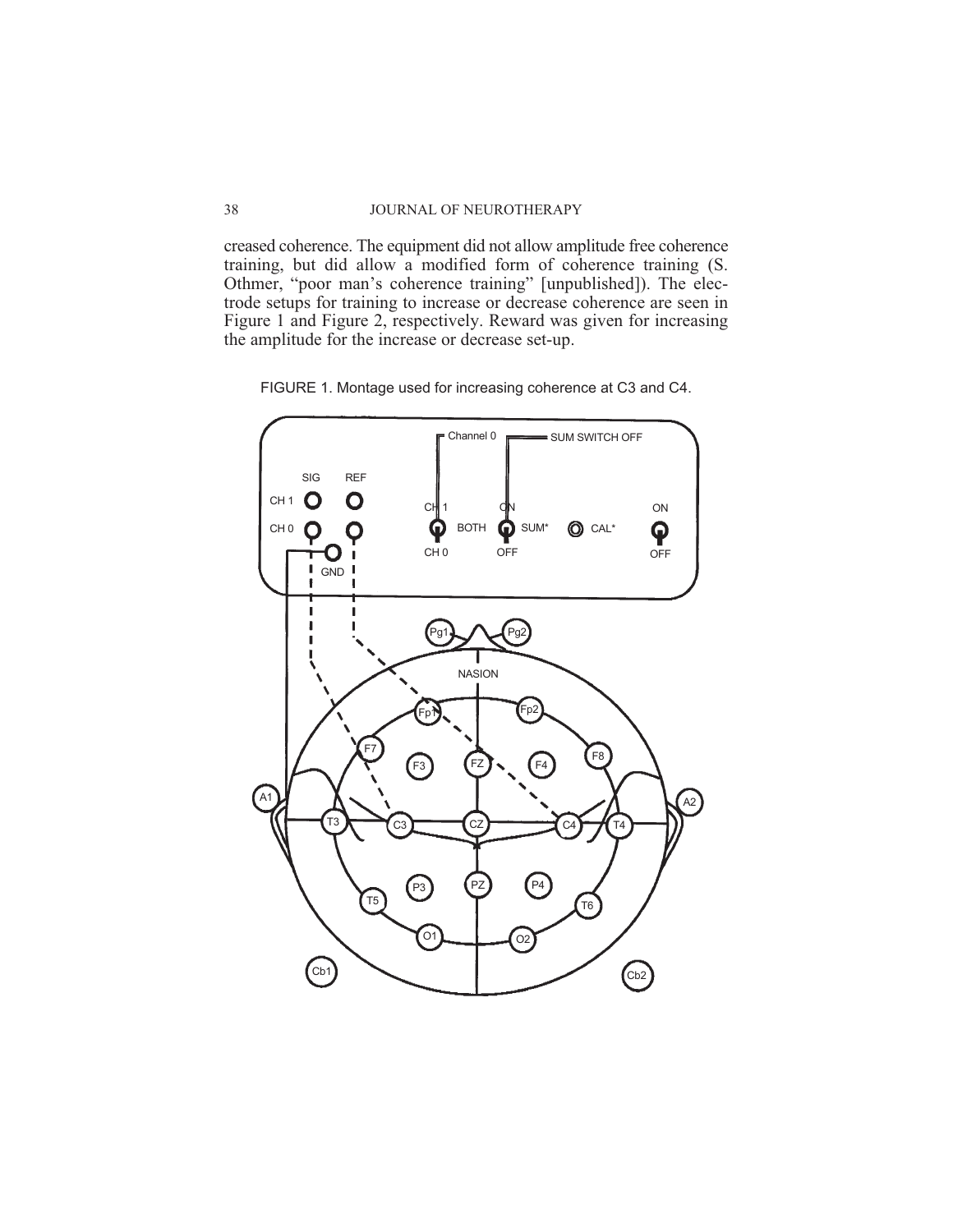



FIGURE 2. Montage for decreasing coherence at F3 and F4.

# *RESULTS*

At the end of NFT sessions, each patient was asked to indicate a self-reported GIS by the percentage of change from 0 to100% since the beginning of the NFT. For the self-reported GIS, the mean = 72.7; me $dian = 79.9$ ; mode = 100; (range = 0 to 100%). The mean number of sessions was 19 (range = 5 to 41). The data for the 26 patients are presented in Table 4.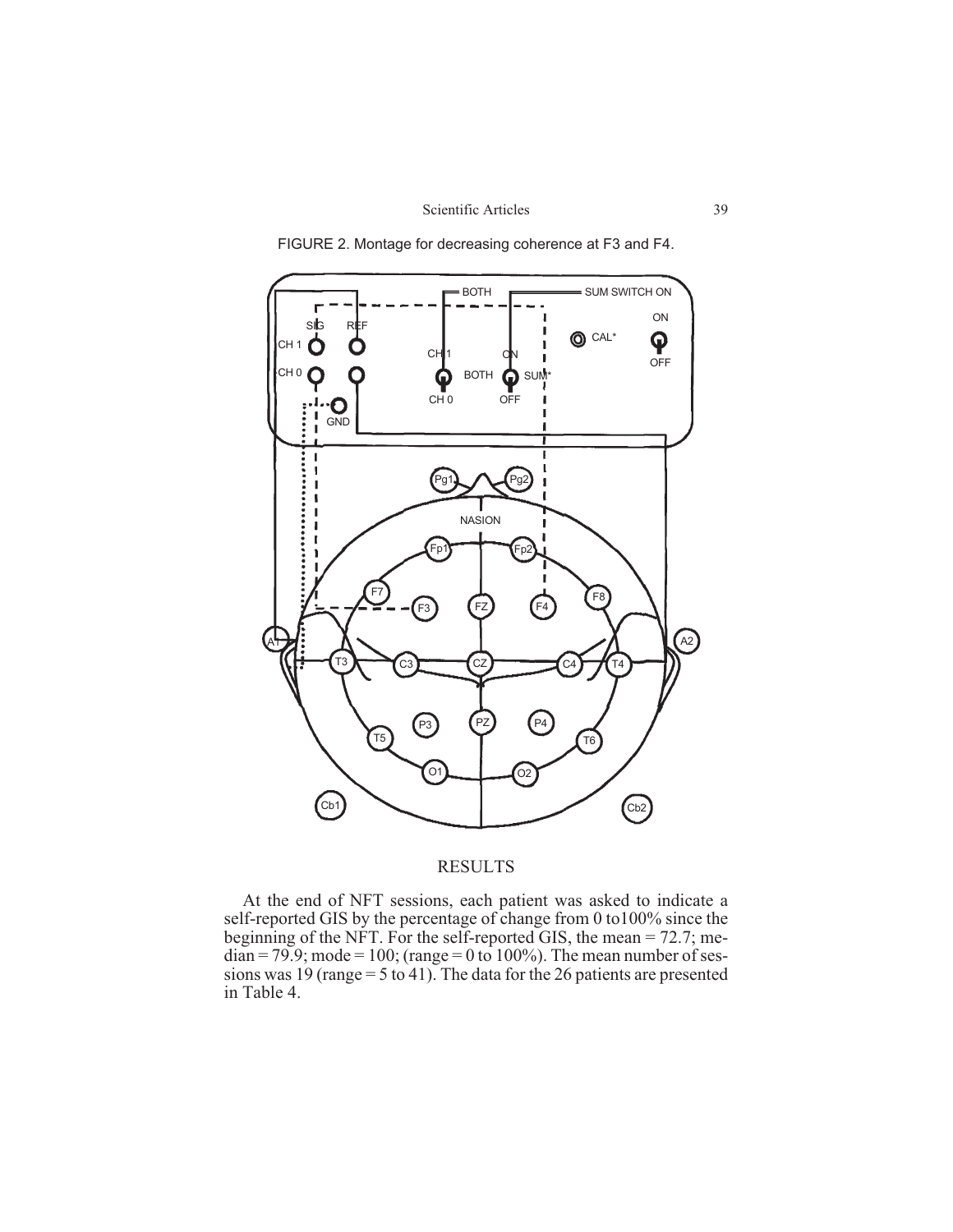| Factor                  | Mean Standard<br>Deviation | Range     |
|-------------------------|----------------------------|-----------|
| Age (yrs)               | $38.6 \pm 13.5$            | $15 - 55$ |
| Time Since MHI (months) | $12.7 \pm 18.5$            | $3 - 70$  |
| Number of Sessions      | $19.1 \pm 9.7$             | $5 - 40$  |
| Global Improvement      | $72.7 + 27.6$              | $0 - 100$ |

TABLE 4. Mean and Range for Age, Time Since MHI, Number of Sessions and Global Improvement

To investigate a possible relationship among the four variables presented in Table 4, correlation coefficients were calculated for age, length of time since the injury, GIS, and number of training sessions. None of the correlation coefficients reached a significance level of  $p \le$ 0.05. Therefore, a successful outcome was likely, regardless of the age of the patient or the time since the head injury.

# *DISCUSSION*

This study focused on the use of NFT for the treatment of PTS in patients with MHI. To be included in this study, the patient had to have had PTS for at least three months. Further, the PTS symptoms had to interfere significantly in the lives of the patients.

It appears that qEEG-guided NFT was an effective treatment. Eightyeight percent of the patients reported GIS of 50% or greater. Not only was there improvement, but the positive changes occurred most frequently for headaches and memory loss or confusion, two of the most debilitating PTS. For a few of the patients, the qEEG-guided NFT was not very effective and such patients might have benefited from additional coherence training or even power training. The distribution of global scores was unusual, with the mode, the most frequent score, being 100%.

A three month or longer time criteria since the MHI before training was required to avoid the confounding effect of natural or spontaneous recovery. However, in our opinion, if a patient is suffering PTS which interfere with daily activities, treatment should probably be initiated with a shorter wait time.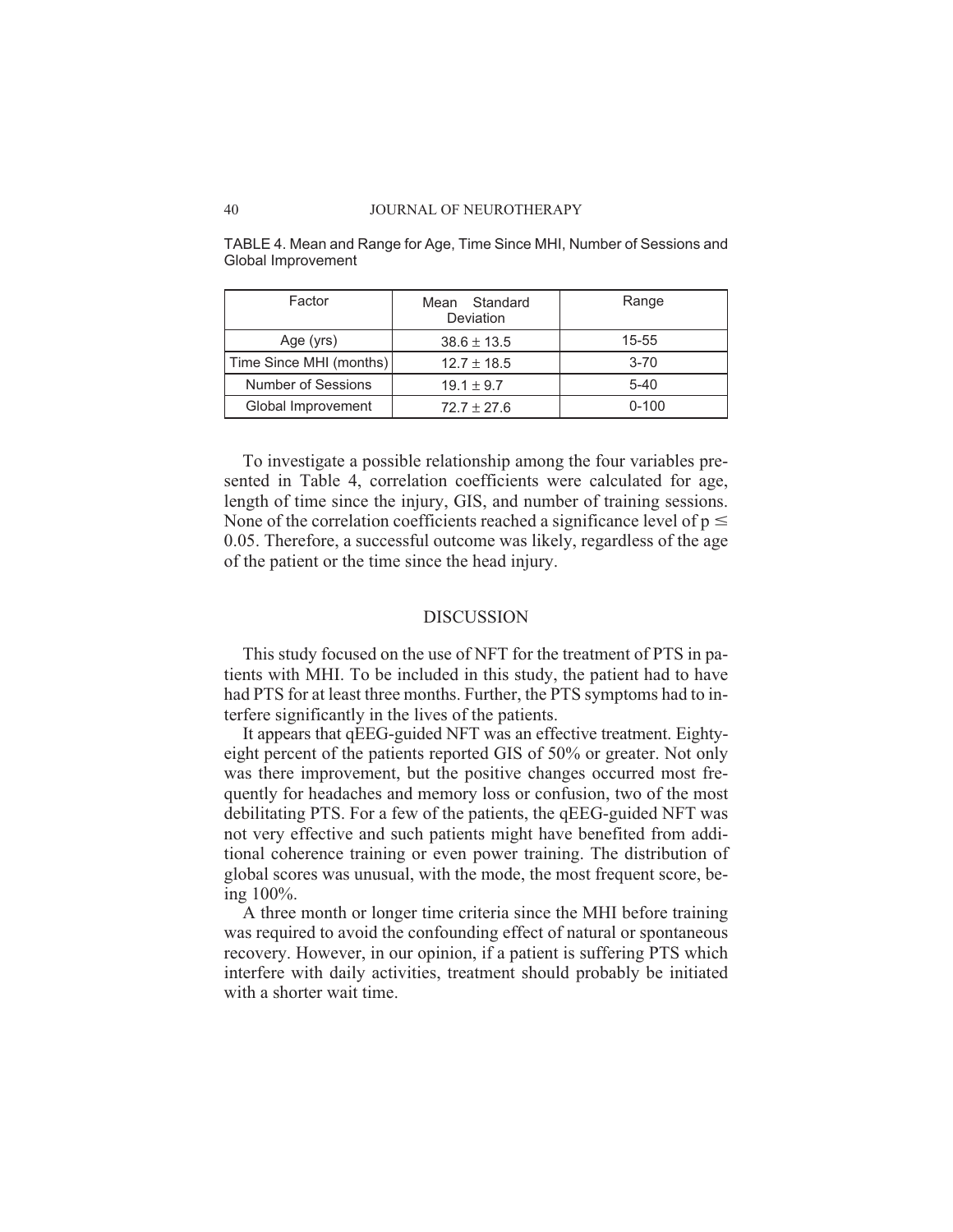The correlation coefficients were calculated to determine whether any of the variables such as age, time since MHI or number of training sessions influenced the determination of the GIS. Since none of the correlation coefficients was significant, it would appear that neither age, time since MHI, nor the number of training sessions significantly affected the benefit of training.

Not only were the PTS significantly reduced by the NFT, the positive changes resulted in a return to work for all patients who were employed prior to the accident, including those for whom a limited global improvement was reported. We recommend that other NFT centers pursue training aberrant coherence and collect data that will help evaluate the reproducibility of our results.

A weakness of current databases is that coherence is only measured for a fraction of all the coherence pairs. In the Neurosearch® database used in this study, eight intrahemispheric coherence pairs (Fp1/F3, Fp2/F4, T3/T5, T4/T6, C3/P3, C4/P4, F3/O1, F4/O2) and eight interhemispheric coherence pairs (Fp1/Fp2, F3/F4, C3/P3, C4/P4, O1/O2, F7/F8, T3/T4, T5/T6) were measured, out of 360 possible coherence pairs. Further investigation into other coherence pairs is recommended since it is currently unknown if those pairs included in this study are the most important coherence pairs to measure.

In addition, future studies in this area should be done with as many coherence measurements as possible, with pre- and post-qEEG measurements, as well as pre- and post-standardized self-report scales.

# REFERENCES

- Alexander, M. P. (1995). Mild traumatic brain injury: Pathophysiology, natural history, and clinical management. *Neurology*, *45*, 1253-1260.
- Alves, W., Macciocchi, S. N., & Barth, J. T. (1993). Post-concussive symptoms after uncomplicated mild head injury. *Journal of Head Trauma & Rehabilitation*, *8*, 48-59.
- Arcia, E. & Gualtieri, C. T. (1994). Neurobehavioral performance of adults with closed-head injury, adults with attention deficit, and controls. *Brain Injury*, *8*, 395-404.
- Ayers, M. (1987). Electroencephalic neurofeedback and closed head injury of 250 individuals. *<http://www.neuropathways.com/publications/electro.html>*
- Byers, A. P. (1995). Neurofeedback therapy for a mild head injury. *Journal of Neurotherapy*, *1* (1), 22-37.
- Coppens, P. (1995). Subpopulations in closed-head injury: Preliminary results. *Brain Injury*, *9*, 195-208.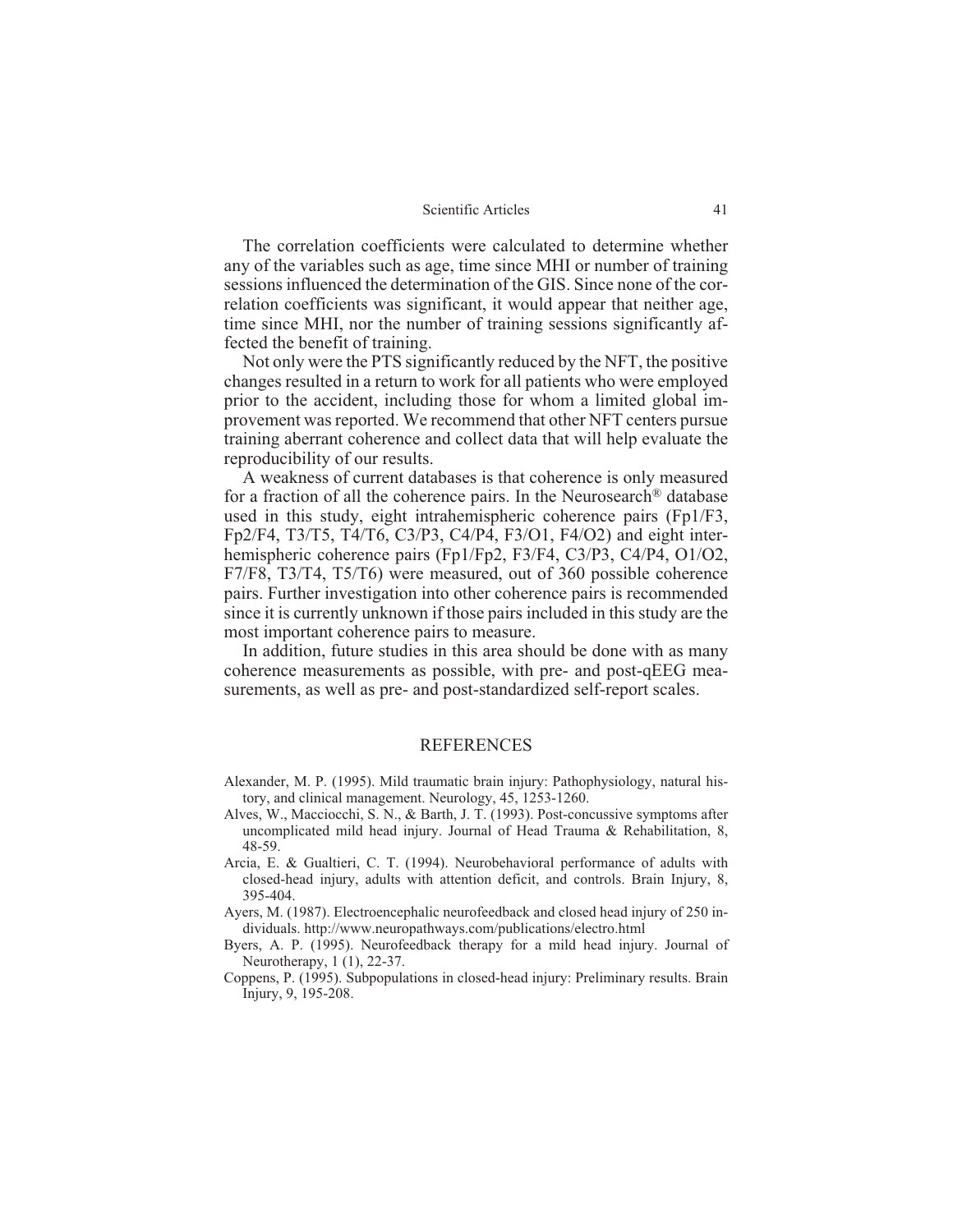- Gass, C. S. & Apple, C. (1997). Cognitive complaints in closed-head injury: Relationship to memory test performance and emotional disturbance.*Journal of Clinical and Experimental Neuropsychology*, *19*, 290-299.
- Gronwall, D. (1986). Rehabilitation programs for patients with mild head injury: Components, problems and evaluation. *Journal of Head Trauma & Rehabilitation*, *1*, 53-62.
- Hoffman, D. A., Stockdale, S., Hicks, L. L., & Schwaninger, J. E. (1995). Diagnosis and treatment of head injury. *Journal of Neurotherapy*, *1* (1), 14-21.
- John, E. R., Prichep, L., Friedman, J., & Easton, P. (1988). Computer assisted differential diagnosis of brain dysfunctions. *Science*, *293*, 162-169.
- Kibby, M. Y. & Long, C. J. (1996). Minor head injury: Attempts at clarifying the confusion. *Brain Injury*, *10*, 159-186.
- Kraus, J. F., McArthur, D. L., & Silberman, T. A. (1994). Epidemiology of mild brain injury. *Seminars in Neurology*, *14*, 1-7.
- Lubar, J. F. (1991). Discourse on the development of EEG diagnostics and biofeedback for attention-deficit/hyperactivity disorders. *Biofeedback & Self Regulation*, *16*, 210-225.
- McAllister, T. W. (1994). Mild traumatic brain injury and the post-concussive syndrome. In J. Silver, S. Yudofsky, & R. Hales (Eds.), *The neuropsychiatry of traumatic brain injury* (pp. 357-392). Washington, DC: American Psychiatric Press.
- Niemann, H., Ruff, R. M., & Baser, C. A. (1990). Computer-assisted attention retraining in head-injured individuals: A controlled efficacy study of an outpatient program. *Journal of Consulting Clinical Psychology*, *58*, 811-817.
- Oddy, M., Humphrey, M., & Uttley, D. (1978). Stresses upon the relatives of head-injured patients. *British Journal of Psychiatry*, *133*, 507-513.
- Othmer, S. F. & Othmer, S. (1995). *Professional training syllabus*, Encino, CA: EEG Spectrum.
- Packard, R. C. & Ham, L. P. (1994). Promising techniques in the assessment of mild head injury. *Seminars in Neurology*, *14*, 74-83.
- Posthuma, A. & Wild, U. (1988). Use of neuropsychological testing in mild traumatic head injuries. *Cognitive Rehabilitation*, *4*, 22-24.
- Rattok, J. & Ross, B. (1994). Cognitive rehabilitation. In J. Silver, S. Yudofsky, & R. Hales, (Eds.), *The neuropsychiatry of traumatic brain injury*, (pp. 703-729), Washington, DC: American Psychiatric Press.
- Rimel, R. W., Giordani, B., Barth, J. T., Boll, T., & Jane, J. A. (1981). Disability caused by minor head injury. *Neurosurgery*, *9*, 221-228.
- Silver, J., Yudofsky, S., & Hales, R. (1994). *The neuropsychiatry of traumatic brain injury*. Washington, DC: American Psychiatric Press.
- Shaw, J. C. (1981). An introduction to the coherence function and its use in EEG signal analysis. *Journal of Medication Engineering & Technology*, *5*, 279.
- Thatcher, R. W. (1992). Cyclic cortical reorganization during early childhood. Special Issue: The role of frontal lobe maturation in cognitive and social development. *Brain and Cognition*, *20*, 24-50.
- Thatcher, R. W. (2000). EEG operant conditioning (biofeedback) and traumatic brain injury. *Clinical Electroencephalography*, *31*, 38-44.